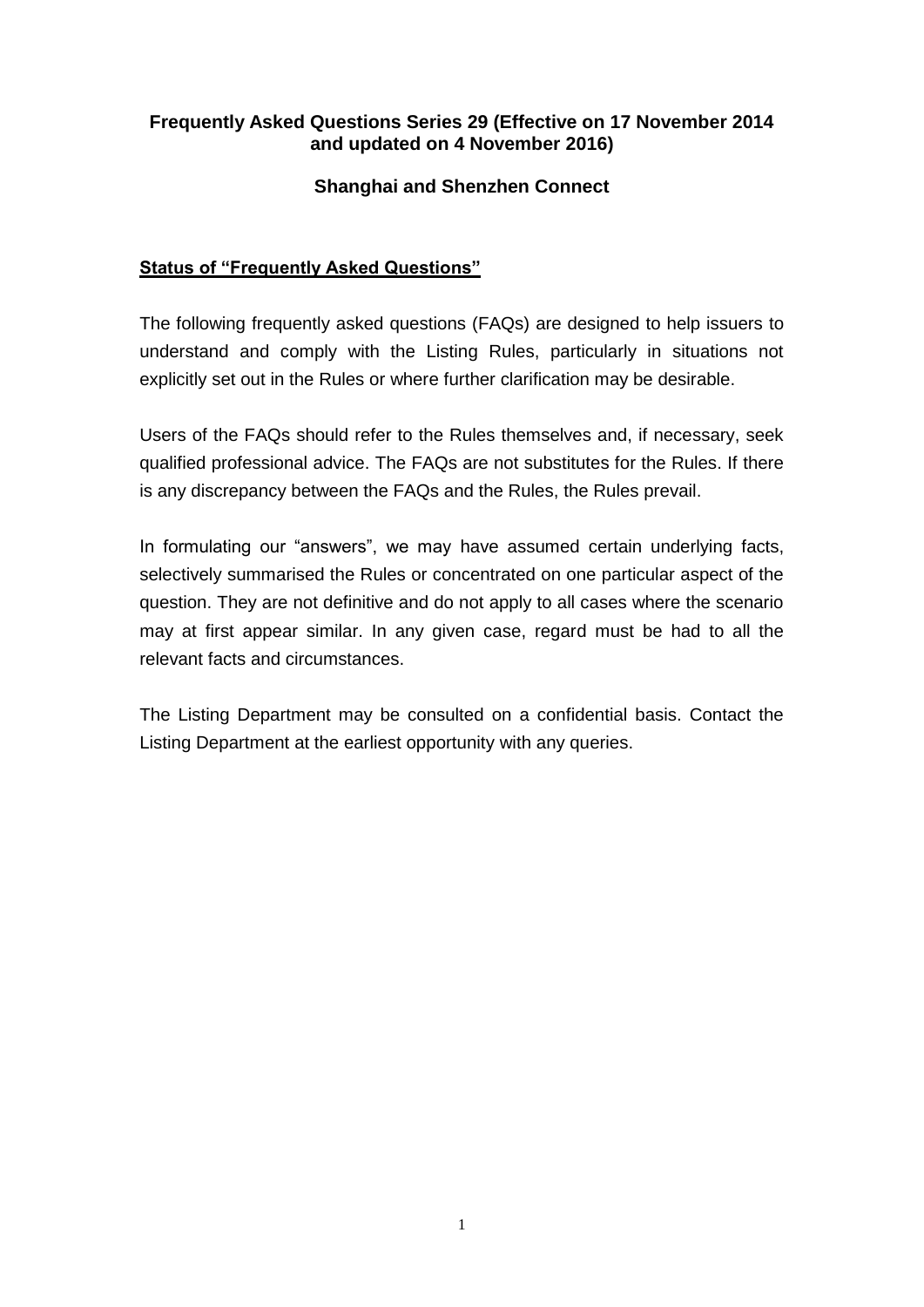# **Shanghai and Shenzhen Connect**

# **FAQs for Listed Issuers**

Shanghai-Hong Kong Stock Connect and Shenzhen-Hong Kong Stock Connect (collectively, **Shanghai and Shenzhen Connect**) are securities trading and clearing links programmes for establishing mutual market access between Mainland China and Hong Kong. The mutual order-routing connectivity and related technical infrastructure established by The Stock Exchange of Hong Kong Limited (**SEHK**) and Shanghai Stock Exchange (**SSE**) / Shenzhen Stock Exchange (**SZSE**) will enable investors in their respective markets to trade designated securities listed in the other's market.

For SEHK listed issuers whose securities are eligible for southbound trading through Shanghai and Shenzhen Connect (**"Eligible SEHK Issuers"**), they are, and will continue to be, governed by the Listing Rules of SEHK. The implementation of Shanghai and Shenzhen Connect is not expected to cause any material changes to the issuers' continued listing obligations.

Nevertheless, Eligible SEHK Issuers should bear in mind that their shareholder base may expand to include Mainland investors, and take this into account when complying with the Listing Rules. In particular:

- (i) when proposing corporate actions, adhere to the principle of fair and equal treatment of all shareholders;
- (ii) for A+H issuers, simultaneous trading suspensions in both markets pending release of inside or material information or clarification to address false market concern to maintain a fair, orderly and informed market for trading listed securities; and
- (iii) ensure its corporate communications with all shareholders is clear.

# **CORPORATE ACTIONS**

**1. When Eligible SEHK Issuers propose pre-emptive issues (including rights issues, open offers, bonus issues and scrip dividend schemes) or distributions in specie to shareholders, should they offer or distribute entitlement securities to Mainland investors holding eligible securities through Shanghai and Shenzhen Connect ("Southbound Shareholders")?**

Yes.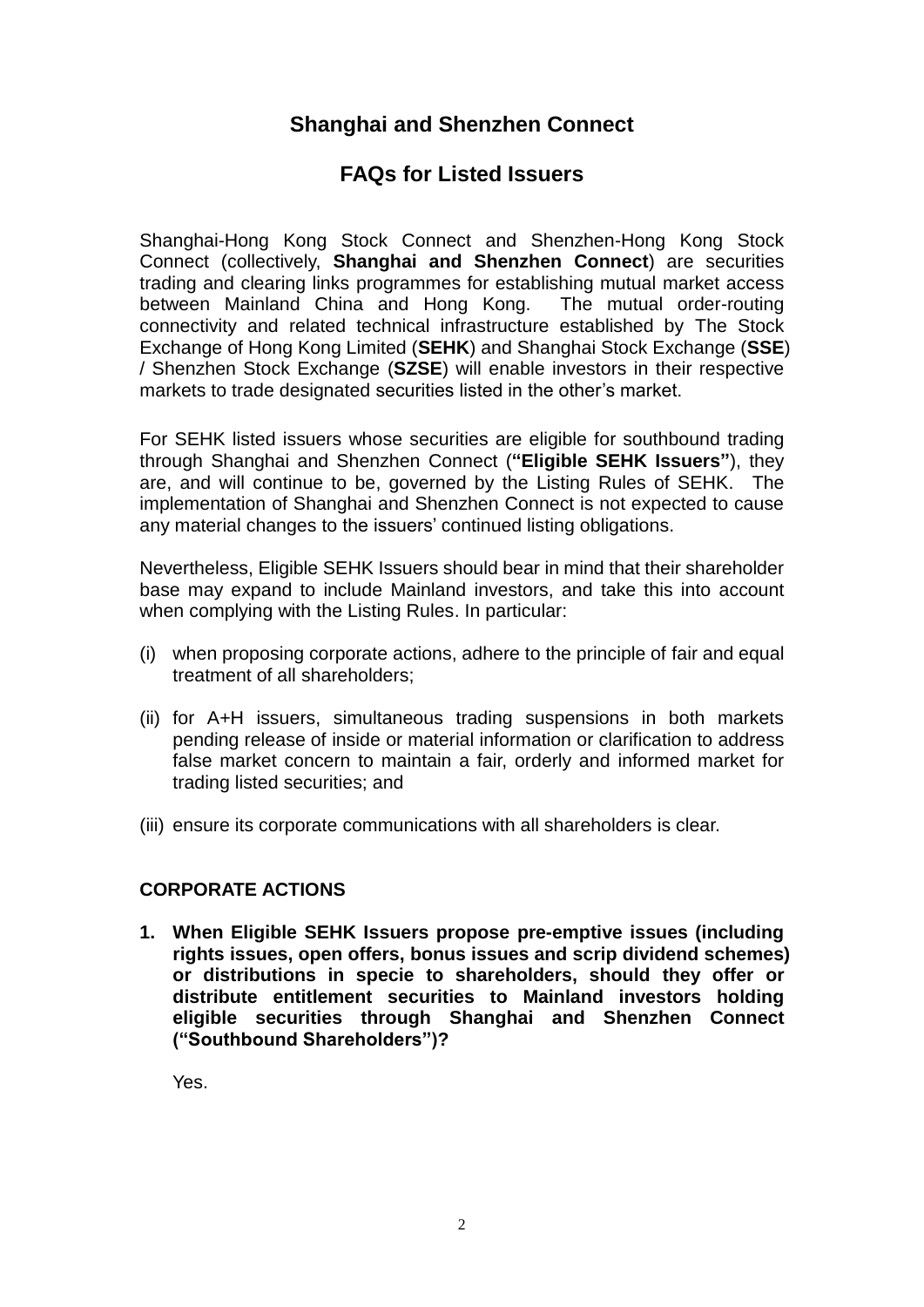## **2. Are there new PRC requirements for Eligible SEHK Issuers to offer or distribute securities to Southbound Shareholders in the above corporate actions?**

(a) Rights issues and open offers

Yes. The China Securities and Regulatory Commission (**CSRC**) has issued the Announcement [2016] No. 21 "Filing Requirements for Hong Kong Listed Issuers Making Rights Issues to Mainland Shareholders through Mainland-Hong Kong Stock Connect". The document sets out the requirements for Eligible SEHK Issuers offering securities to their Southbound Shareholders in rights issues / open offers (see also question 3 below).

Issuers should also note that under Shanghai and Shenzhen Connect, China Securities Depository and Clearing Corporation Limited (**ChinaClear**) will provide nominee services for Southbound Shareholders to (i) sell their nil-paid rights on SEHK; and/or (ii) subscribe for their entitlement securities under the rights issues / open offers in accordance with relevant laws and regulations. However, it will not support excess applications by Southbound Shareholders through Shanghai and Shenzhen Connect<sup>1</sup>.

(b) Bonus issues, scrip dividend schemes and distributions in specie

No rules or guidance has been published by the CSRC.

<sup>-</sup>1 See Article 23 of ChinaClear's Implementing Rules for Registration, Depository and Clearing Services under Mainland-Hong Kong Stock Connect (**ChinaClear Stock Connect Implementing Rules**) 中國 證券登記結算有限責任公司《內地與香港股票市場交易互聯互通機制登記、存管、結算業務實施細則》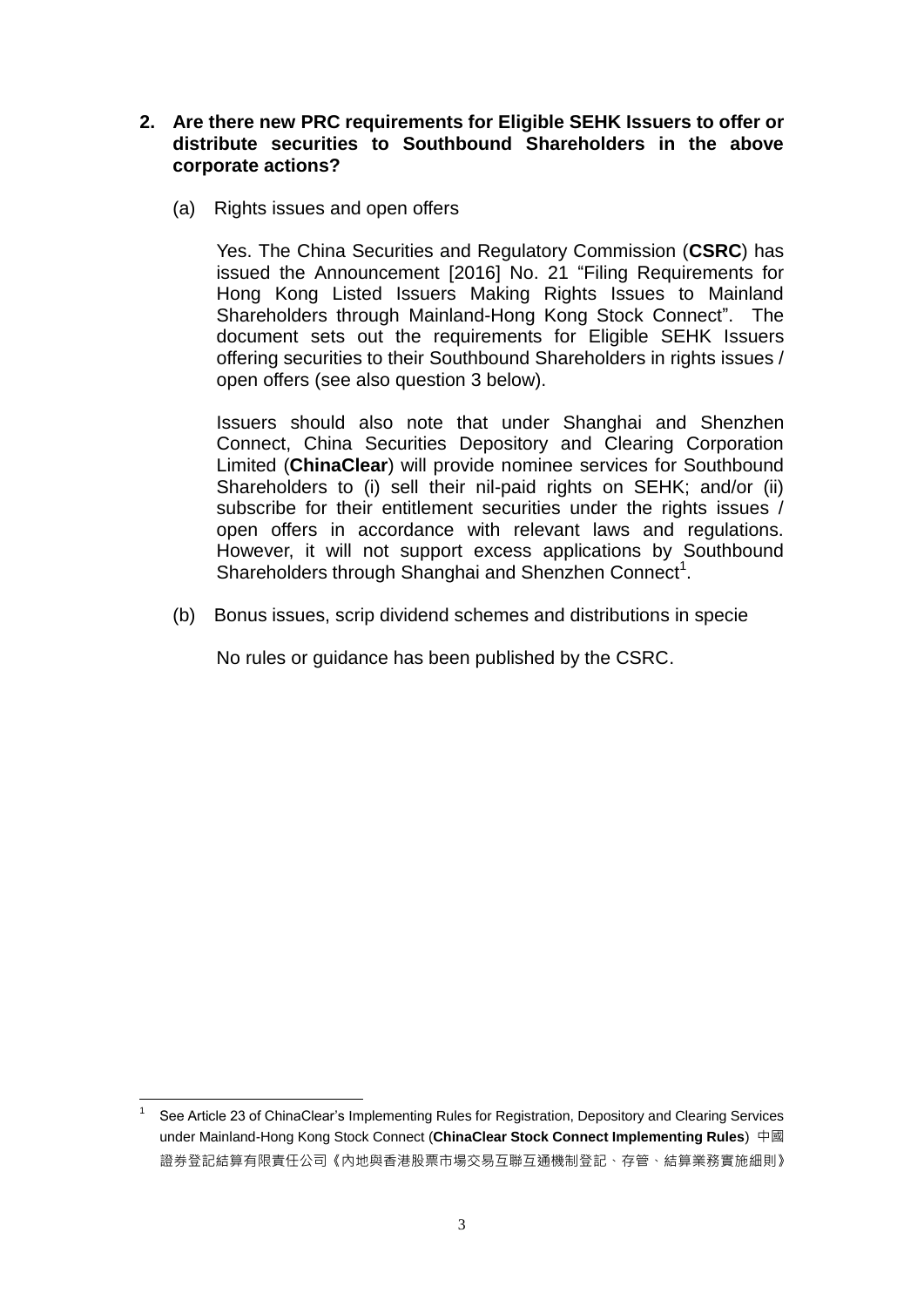**3. Rule 13.36(2) states that an issuer may exclude overseas shareholders from a rights issue/open offer if, having made enquiries regarding the legal restrictions under the laws of the relevant place and the requirements of the relevant regulatory body or stock exchange, the directors of the issuer consider such exclusion to be necessary or expedient. Can Southbound Shareholders be excluded from participation in rights issues/open offers made by Eligible SEHK Issuers?**

No. Based on the CSRC Announcement [2016] No. 21 "Filing Requirements for Hong Kong Listed Issuers Making Rights Issues to Mainland Shareholders through Mainland-Hong Kong Stock Connect" which sets out the procedure for the filing of rights issue/open offer prospectus documents of Eligible SEHK Issuers, the Listing Department does not consider that Eligible SEHK Issuers have grounds to exclude the Southbound Shareholders from participation in the rights issues/open offers.

Rule 2.03 sets out the general principle expected to be upheld by issuers, and requires that (i) all holders of listed securities should be treated fairly and equally; and (ii) all new issues of equity securities by a listed issuer should first be offered to the existing shareholders by way of rights unless they have agreed otherwise. This rule seeks to secure for holders of securities equality of treatment. Accordingly, on the basis of Rule 13.36, an Eligible SEHK Issuer failing to make its rights issue/open offer available to the Southbound Shareholders will not be granted an approval for the listing of the rights/open offer shares by the Listing Department under Rule 2A.06.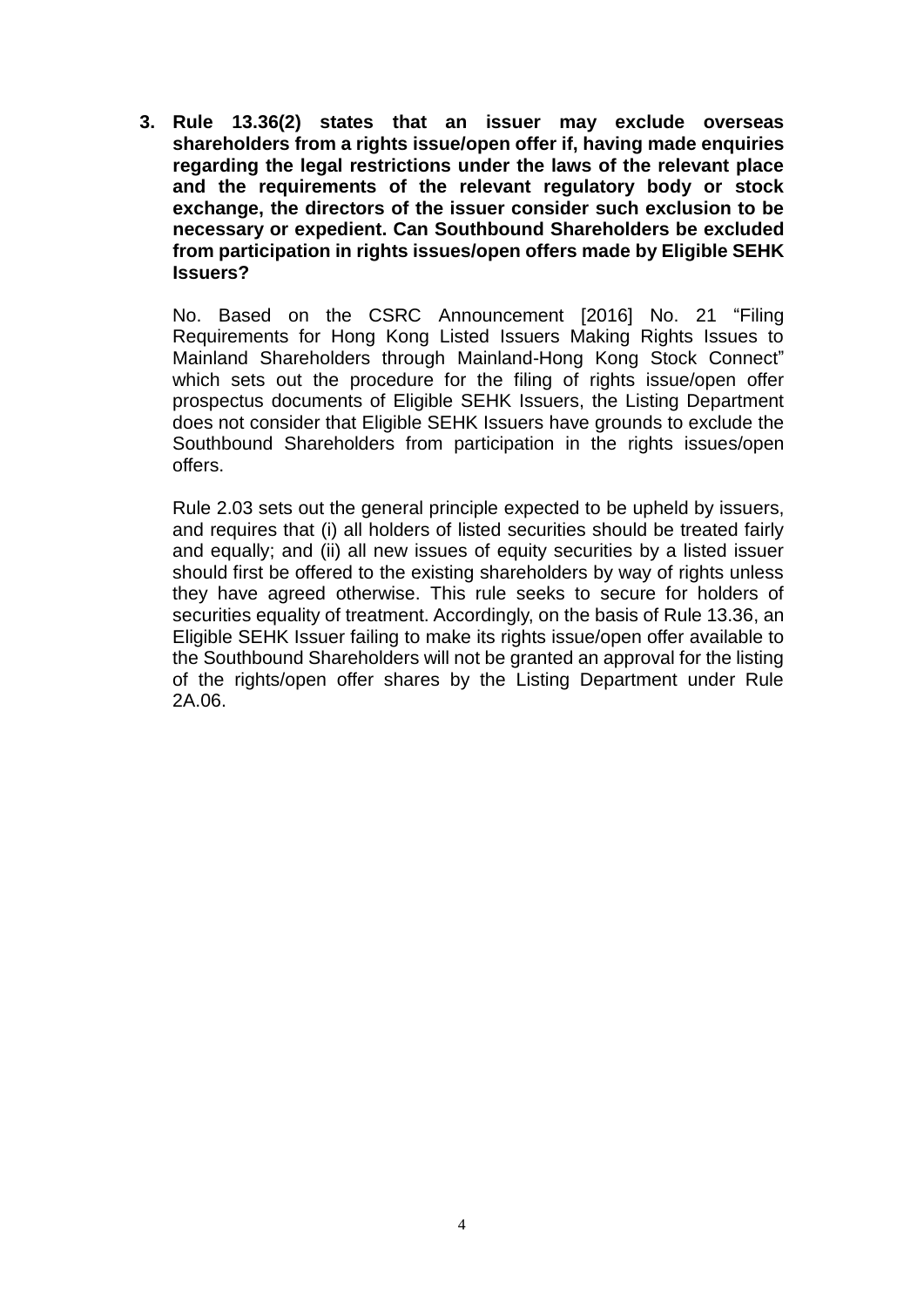**4. What are the additional considerations for Eligible SEHK Issuers if the securities to be offered or distributed to shareholders in the above corporate actions are not eligible for trading under Shanghai and Shenzhen Connect?**

The scope of securities eligible for southbound trading under the Shanghai and Shenzhen Connect (**Eligible Securities**) is set out in [http://www.hkex.com.hk/eng/market/sec\\_tradinfra/chinaconnect/Eligiblest](http://www.hkex.com.hk/eng/market/sec_tradinfra/chinaconnect/Eligiblestock.htm) [ock.htm.](http://www.hkex.com.hk/eng/market/sec_tradinfra/chinaconnect/Eligiblestock.htm)

Southbound Shareholders may receive different types of securities from SEHK Eligible Issuers as entitlements under pre-emptive issues or distributions (e.g. warrants or convertible securities of the issuers, or shares of other entities):

- if the entitlement securities are not Eligible Securities but are listed on SEHK, Southbound Shareholders may sell them on SEHK through Shanghai and Shenzhen Connect, but they will not be allowed to buy such securities $2$ ; and
- if the entitlement securities are not listed on SEHK, Southbound Shareholders will not be allowed to buy or sell the securities on SEHK. HKSCC and ChinaClear will determine how to deal with the securities subscribed or received by Southbound Shareholders on an individual case basis $^3$ .

Issuers are reminded of their obligation to treat all shareholders fairly and equally when they propose to offer or distribute securities to shareholders. They should consider making the following arrangements<sup>3</sup>:

- providing all shareholders with an option to receive their entitlements in cash rather than securities; and
- if the entitlement securities are not to be listed, offering a means for the shareholders to dispose of these securities.

Issuers should also make clear disclosures in their corporate communications about actions their shareholders need to take in respect of the offered/distributed securities.

-

 $^{\text{2}}$  See Article 77 of SSE Stock Connect Pilot Provisions《上海證券交易所滬港通試點辦法》, Article 76 of SZSE Stock Connect Implementation Rules《深圳證券交易所深港通業務實施辦法》, and Article 24 of ChinaClear Stock Connect Implementation Rules

<sup>3</sup> See the "Guide on distribution of dividends and other entitlements" published on the HKEX website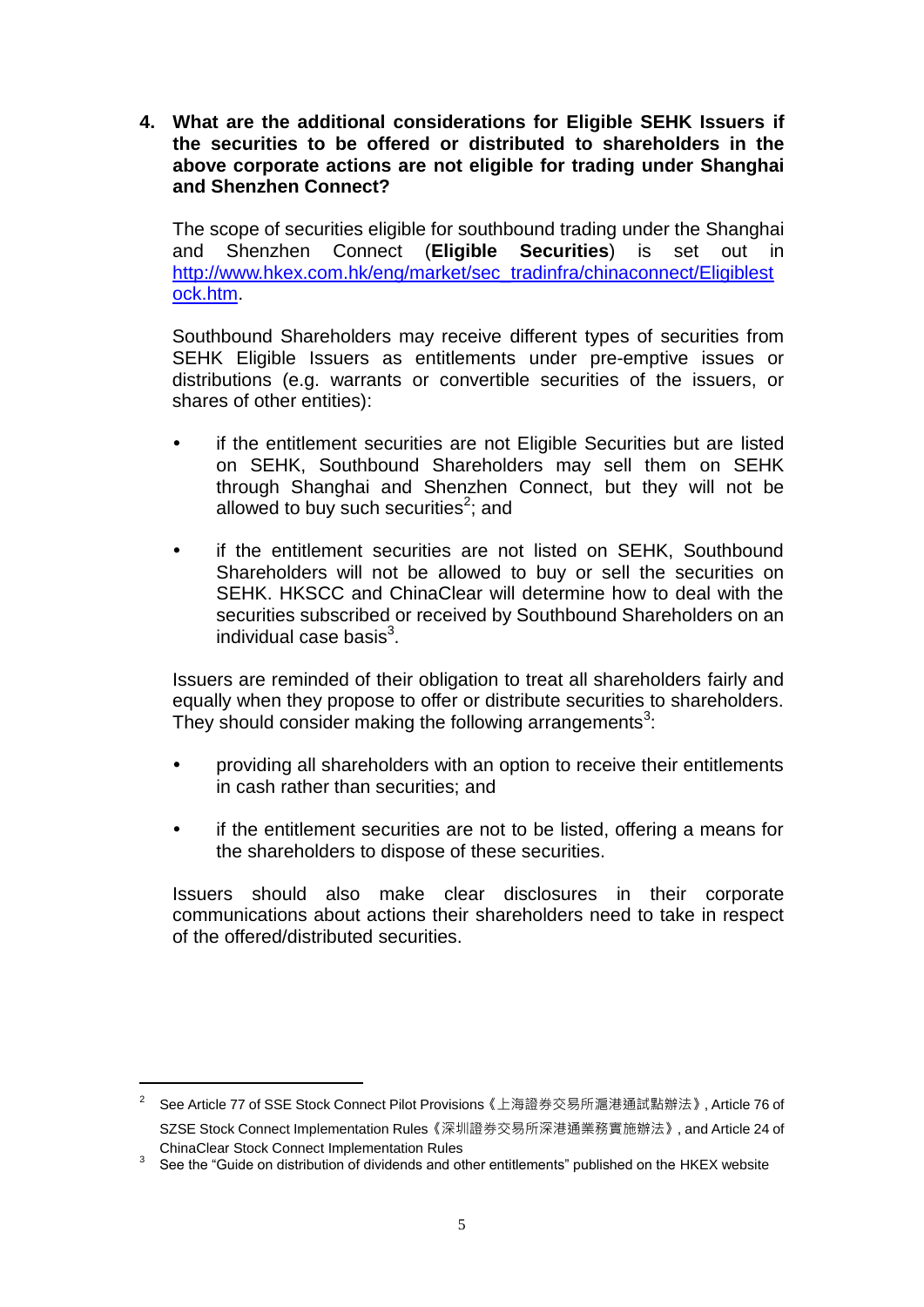#### **ISSUERS WITH A SHARES AND H SHARES LISTED ON SSE / SZSE AND SEHK**

#### **5. What is the trading suspension arrangement for issuers with A shares and H shares listed on SSE / SZSE and SEHK?**

There will be no change in the general policy for trading suspension of A+H issuers as a result of the implementation of Shanghai and Shenzhen Connect:

#### **(a) Suspension arrangement**

*(i) Suspension pending release of inside or material information or clarification to address false market concern*

Where an A+H issuer has any inside information<sup>4</sup> or material information <sup>5</sup> or where there is concern about the possible development of a false market $6$ , the issuer's A and H shares will be suspended in both markets to prevent potential or actual market disorder.

*(ii) Suspension due to other reasons (i.e. other than those mentioned in (i) above)*

In other specific circumstances where trading suspension is required in one market, and not the other, under the respective home market rules, the current practice will continue to apply. They include:

| <b>Reasons for</b><br>suspension          | <b>SSE / SZSE</b>                                                                                                              | <b>SEHK</b>                                                                                                                                            |  |  |
|-------------------------------------------|--------------------------------------------------------------------------------------------------------------------------------|--------------------------------------------------------------------------------------------------------------------------------------------------------|--|--|
| <b>Non-routine suspension</b>             |                                                                                                                                |                                                                                                                                                        |  |  |
| Insufficient public float                 | Suspend after the public float<br>falls below the minimum<br>requirement <sup>7</sup> for 20 consecutive<br>days               | Suspend when the public<br>float falls below the minimum<br>requirement <sup>7</sup> and there is a<br>lack of open market in the<br>listed securities |  |  |
| Delay in publication of<br>annual results | Suspend when the issuer fails to<br>publish the annual report by the<br>deadline (which is 4 months from<br>the year end date) | Suspend when the issuer<br>fails to publish the results<br>announcement by the<br>deadline (which is 3 months<br>from the year end date)               |  |  |

 4 See SEHK Listing Rule 13.09

<sup>&</sup>lt;sup>5</sup> See SSE listing rules 2.3 and 2.10 / SZSE listing rule 2.7

<sup>6</sup> See SEHK Listing Rule 13.10

<sup>7</sup> Under the SSE/SZSE listing rules, an issuer shall maintain a public of at least 25% of the total issued share capital (or 10% if the issuer's share capital exceeds RMB400 million). Under SEHK Listing Rules, an issuer shall maintain a public of at least 25% of the total issued share capital (or a lower percentage if wavier was previously granted by SEHK).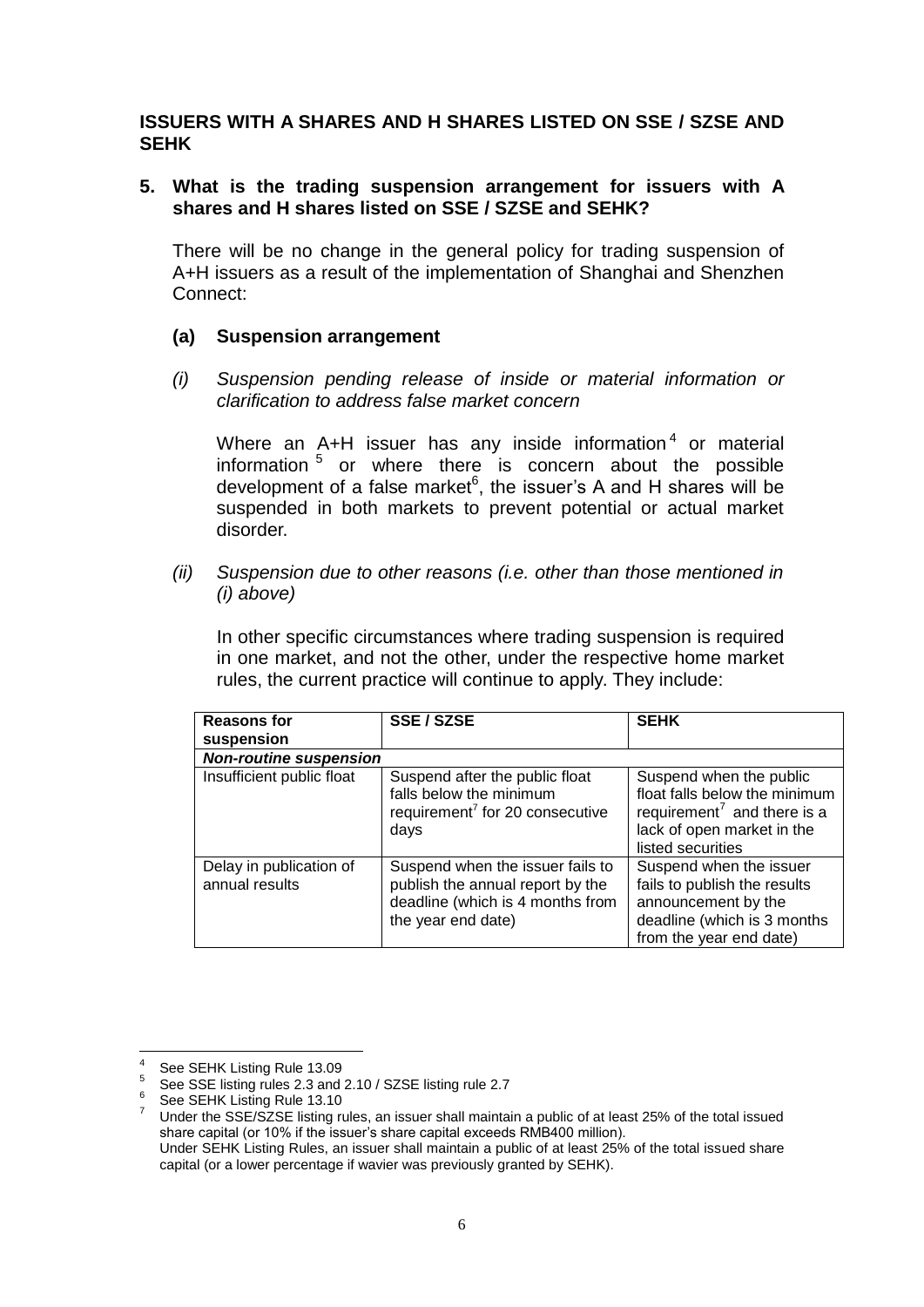| <b>Reasons for</b>                                                                                                                                                                         | SSE / SZSE                                                                                                                                                                                                                                                                                                                                                                                                                                                               | <b>SEHK</b>                                                                                                                              |
|--------------------------------------------------------------------------------------------------------------------------------------------------------------------------------------------|--------------------------------------------------------------------------------------------------------------------------------------------------------------------------------------------------------------------------------------------------------------------------------------------------------------------------------------------------------------------------------------------------------------------------------------------------------------------------|------------------------------------------------------------------------------------------------------------------------------------------|
| suspension                                                                                                                                                                                 |                                                                                                                                                                                                                                                                                                                                                                                                                                                                          |                                                                                                                                          |
| Failure to meet<br>continued listing criteria                                                                                                                                              | Listing may be suspended if the<br>issuer fails to meet financial<br>requirements after it is put under<br>delisting risk warning:<br>Net loss for the latest 3<br>consecutive years; or<br>Net liability in the latest 2<br>consecutive years; or<br>Revenue less than RMB10<br>million for the latest 2<br>consecutive years; or<br>Auditors issued a disclaimer<br>opinion or adverse opinion on<br>its financial statements for<br>the latest 2 consecutive<br>years | Suspend if the issuer fails to<br>maintain sufficient assets or<br>operations for listing                                                |
| Material asset<br>restructuring <sup>8, 10</sup>                                                                                                                                           |                                                                                                                                                                                                                                                                                                                                                                                                                                                                          |                                                                                                                                          |
| (a) An issuer<br>announces that it<br>may undertake a<br>possible material<br>asset restructuring                                                                                          | (a) Suspend for not more than<br>three months (unless an<br>extension is permitted) when<br>the possible material asset<br>restructuring is in<br>contemplation                                                                                                                                                                                                                                                                                                          | (a) No suspension where<br>the announcement<br>contains inside<br>information concerning<br>the possible material<br>asset restructuring |
| (b) The issuer<br>convenes a board<br>meeting and<br>announces details of<br>its material asset<br>restructuring<br>proposal                                                               | (b) Suspend for not more than<br>10 days when the<br>announcement is subject to<br>post-vetting by SSE / SZSE                                                                                                                                                                                                                                                                                                                                                            | (b) No suspension after the<br>announcement of the<br>proposed transaction. <sup>9</sup>                                                 |
| The issuer publishes<br>(c)<br>an announcement<br>upon the receipt of<br>the CSRC's notice in<br>relation to the<br>vetting of the<br>issuer's material<br>asset restructuring<br>proposal | (c) Suspend during the vetting<br>period                                                                                                                                                                                                                                                                                                                                                                                                                                 | (c) No suspension                                                                                                                        |

<sup>-&</sup>lt;br>8 See the "Measures for the Administration of the Material Asset Restructurings of Listed Companies" issued by the CSRC

<sup>9</sup> Issuers are reminded that if the proposed transaction constitutes a very substantial disposal, very substantial acquisition or reverse takeover under the SEHK Listing Rules, the issuer should submit the draft announcement for the transaction to SEHK for pre-vetting.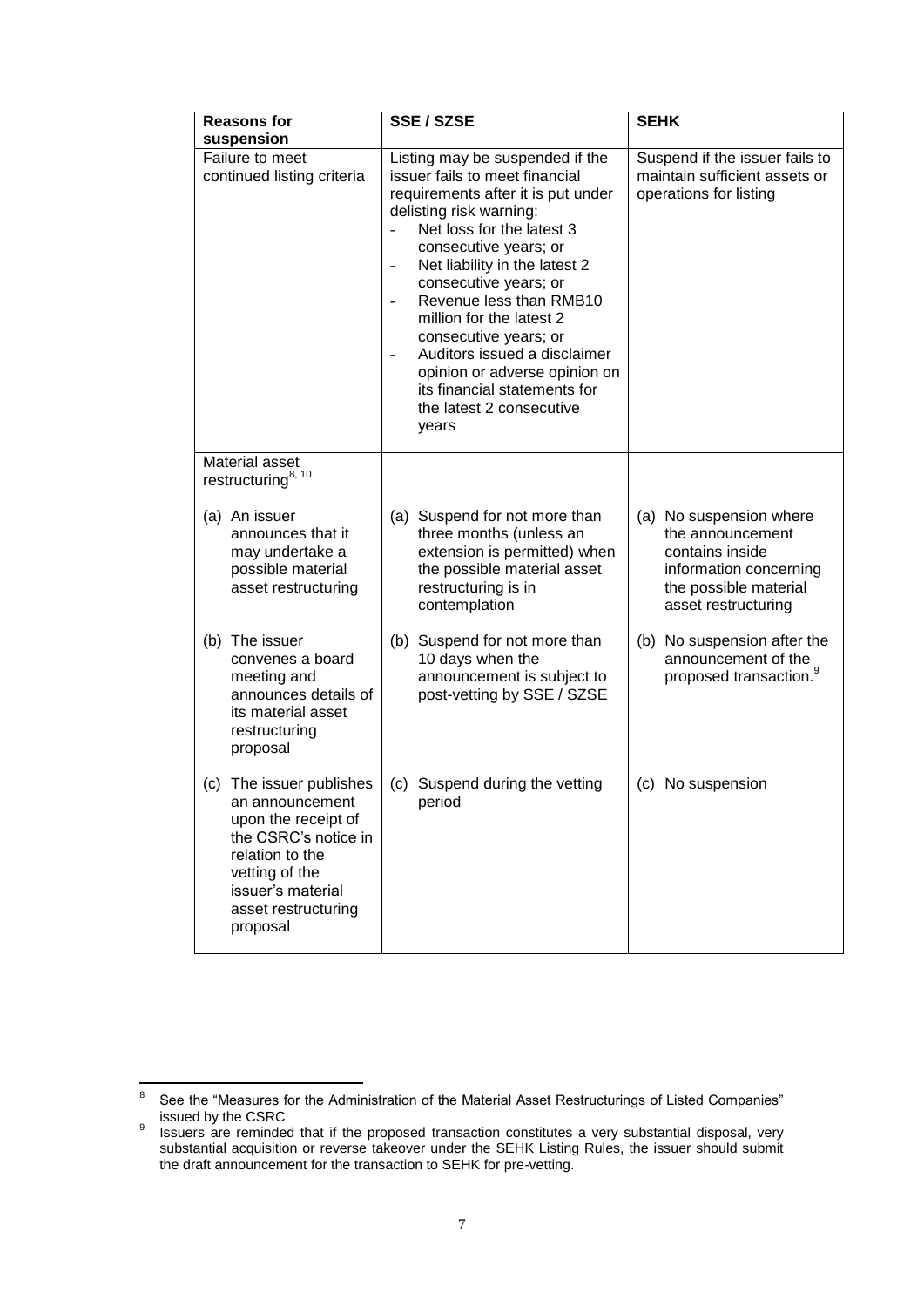| <b>Reasons for</b><br>suspension                   | <b>SSE / SZSE</b>                                                                                                                                                                                                                                | <b>SEHK</b>                                                                                                                                  |  |  |
|----------------------------------------------------|--------------------------------------------------------------------------------------------------------------------------------------------------------------------------------------------------------------------------------------------------|----------------------------------------------------------------------------------------------------------------------------------------------|--|--|
| Non-public issuance of<br>new shares <sup>10</sup> | Suspend for not more than 10<br>days (unless an extension is<br>permitted) when an issuer<br>announces that it may undertake<br>a possible issuance of new<br>shares                                                                             | No suspension where the<br>announcement contains<br>inside information<br>concerning the possible<br>issuance of new shares                  |  |  |
| Other material matters <sup>10</sup>               | Suspend for not more than 10<br>days when an issuer announces<br>that it is contemplating material<br>matters (e.g. change in control,<br>material contract, acquisition or<br>disposal subject to shareholder<br>approval, external investment) | No suspension where the<br>announcement contains<br>inside information<br>concerning the possible<br>material matters                        |  |  |
| <b>Routine suspension</b>                          |                                                                                                                                                                                                                                                  |                                                                                                                                              |  |  |
| <b>Rights issue</b>                                | Suspend during the acceptance<br>period                                                                                                                                                                                                          | No suspension                                                                                                                                |  |  |
| Delay in publication of<br>quarterly results       | Suspend for 1 day if the issuer<br>fails to publish quarterly report by<br>the due date                                                                                                                                                          | No suspension<br>(There is no requirement<br>under the SEHK Listing<br><b>Rules for Main Board issuers</b><br>to publish quarterly results.) |  |  |
| Issuers under delisting<br>risk warnings           | Suspend for 1 day if the issuer is<br>put under the delisting risk<br>warning (*ST) or other kinds of<br>special treatment (ST) under the<br>SSE / SZSE rules                                                                                    | No suspension                                                                                                                                |  |  |

## **(b) Communications with exchanges**

A+H issuers are reminded that they must notify both SEHK and SSE / SZSE as soon as possible after they become aware of any matter that may require a trading suspension of their shares on SEHK and/or SSE / SZSE. The issuers should, to the extent practicable, make early contact with SEHK and SSE / SZSE to allow sufficient time for each exchange to deal with the matter before the markets open.

## **(c) Disclosure in announcements**

Where trading is to be suspended in one market only (see paragraph (a)(ii) above), timely disclosure of the suspension details (including the time of suspension and the reason for the suspension) in the other market is necessary to ensure that shares in the other market can continue to be traded in an orderly manner.

 $\overline{\phantom{a}}$  $10$  See the "Guidelines on trading suspension and resumption for listed companies in contemplation of material matters" 《上市公司籌劃重大事項停複牌業務指引》and the "Disclosure memorandum for Main Board no.9 – Listed companies' trading suspension and resumption"《主板信息披露業務備忘錄 第 9 號——上市公司停複牌業務》issued by SSE and SZSE respectively